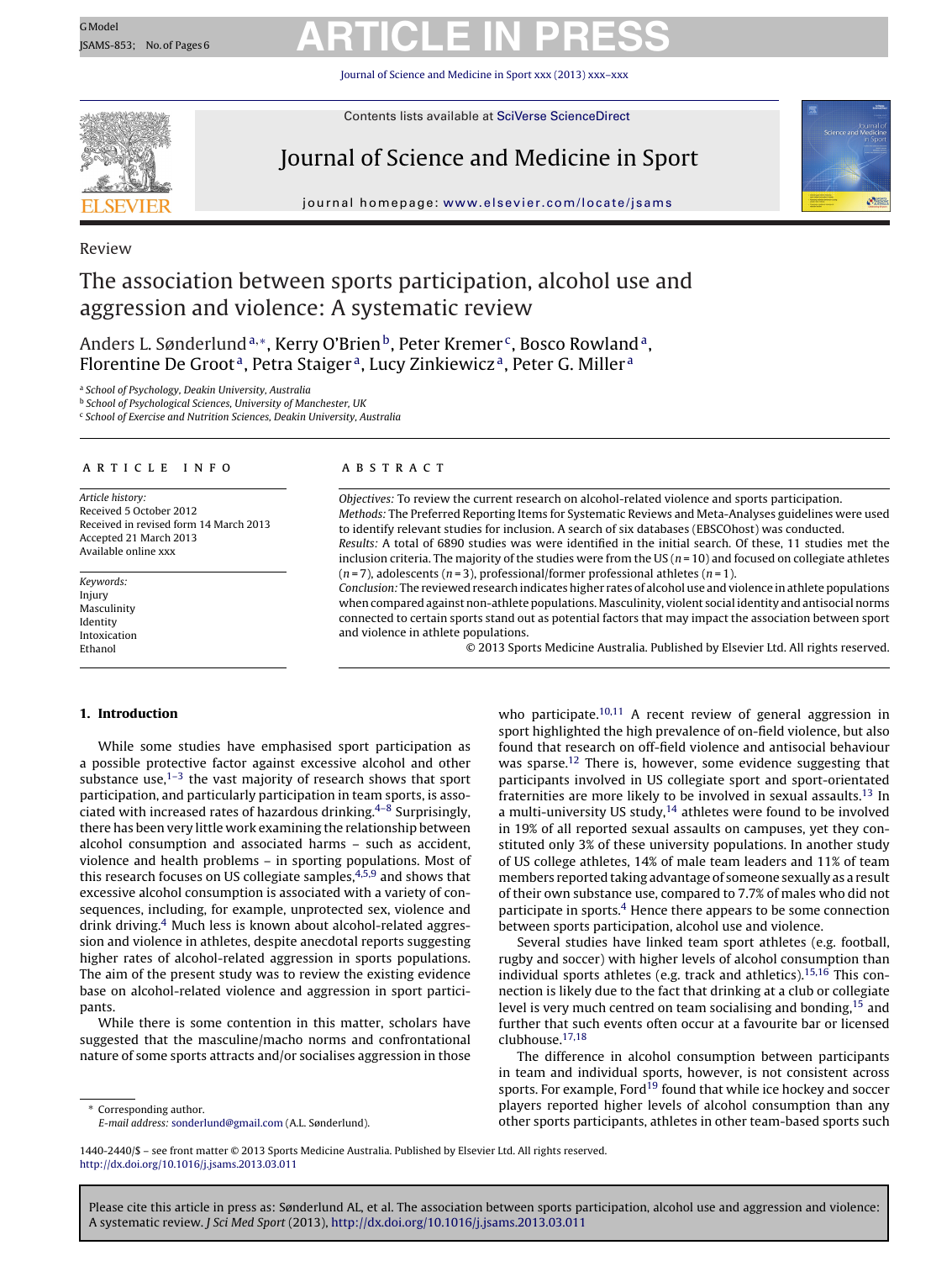# GModel SAMS-853; No.of Pages 6 **ARTICLE IN PRESS**

2 A.L. Sønderlund et al. / Journal of Science and Medicine in Sport *xxx (2013) xxx–xxx*

as basketball and track reported low levels of consumption. Therefore, the relationship between team sport participation and alcohol use appears to be contingent, to a degree, on type of sport or other contextual factors. This is likely to do with alcohol cultures, norms and expectations that are specific to certain sports, clubs and teams.[15](#page-5-0)

In addition, it is common for microbreweries and bars to sponsor local teams, and larger breweries and alcohol brands to support professional sports[.20](#page-5-0) This relationship between alcohol suppliers and sports clubs is often emphasised as many community sports clubs (which are typically run by volunteers and not-for-profit organisations) rely on alcohol sales to raise revenue.[20](#page-5-0) Accordingly, alcohol and sport are inextricably linked in terms of the social norms and cultures associated with sports, as well as in those of the alcohol industry which funds a variety of sports clubs.

The pervasiveness of alcohol-related violence has been documented in a broad range of studies that have demonstrated links between alcohol consumption and: public violence,  $2^{1-23}$  sex crimes,<sup>24–26</sup> and domestic violence.<sup>[27–29](#page-5-0)</sup> Further, the relationship between alcohol and violence has been documented with reference to many types of violence and in numerous countries. For exam-ple, the World Health Organisation<sup>[30](#page-5-0)</sup> has estimated that: 80% of juvenile violence in Estonia is associated with alcohol; 33% of perpetrators of domestic violence in Switzerland are intoxicated; and 46% of rapes in Spain are committed by persons under the influ-ence of alcohol.<sup>[31](#page-5-0)</sup> In Australia, approximately 25% of the population experience alcohol-related verbal abuse annually, 13% feel threatened by an intoxicated person, and 4.5%ofthose over 14 years of age are physically abused by someone under the influence.<sup>32</sup> Thus, the relationship between alcohol and violence appears to cross cultural and national divides.

Given the available evidence, the connections between alcohol and violence, $21-32$  and between alcohol and sports population[s15–20](#page-5-0) appear to be relatively strong. As noted above, sports participation may, in some instances, accentuate the relationship between alcohol and violence. Nonetheless, there is scant research directed specifically at alcohol-related violence in the sport context. Against this backdrop, the current review will examine the literature on the association between alcohol and violence in the sport context to clarify the relationships between sport participation, alcohol and violence. Further, the question of whether sport participation in some way moderates the relationship between alcohol and violence, will also be examined.

#### **2. Methods**

The review was conducted according to the Preferred Reporting Items for Systematic Reviews and Meta-Analyses (PRISMA) guidelines, which can be accessed at [www.prisma-guidelines.org.](http://www.prisma-guidelines.org/) This format of systematic review has been widely used and is accepted as a valid approach.<sup>[36](#page-5-0)</sup>

A comprehensive search of the following databases was conducted: Academic Search Premier; CINAHL with Full Text; EJS E-Journals; MasterFILE Premier; MEDLINE with Full Text; PsycAR-TICLES; Psychology and Behavioral Sciences Collection.

The search subject terms used were based on MeSH keywords, and included: (1) alcohol and sport/sports club/athlete and violence/aggression/assault; (2) sports and violence and drinking culture/cultural norms. Reference lists of relevant papers were also manually searched for additional citations.

Studies were selected based on the following inclusion criteria:

i. The population under study was associated with sports (e.g. professional, university or amateur athletes, sports club/team officials), or used to draw conclusions about sports-connected populations.

- ii. The study topic and/or conclusions centred on alcohol use, violence/aggression and sport.
- iii. The full text of the study was available in English.
- iv. The quality of the article was approved using the Critical Appraisal Skills Program (CASP).
- v. The study was published in a peer-reviewed scientific journal.

Articles obtained from the search results were assessed by the researchers on the basis of the inclusion criteria, and as indicated in [Table](#page-2-0) 1.

Articles obtained in the search were appraised in terms of relevance, quality and validity in three rounds. In the first round, articles were included or excluded based on their title. In the second round, articles were retained or excluded after reviewing their abstracts. In the third round, the full-text version of each of the remaining articles was obtained $37$  and reviewed separately by two members of the research team. To determine the quality of the studies reviewed, quality assessment tools were utilised. The conceptual and methodological quality and strength of the quantitative studies was ranked using the Quality Assessment Tool for Quantitative Studies developed by the Effective Public Health Practice Project from the Ontario Ministry of Health in Canada.<sup>[38](#page-5-0)</sup> This assessment tool has been recommended by other authors.<sup>39,40</sup> Studies were ranked as strong, moderate or weak in quality.

Due to the small number of studies retained  $(n=11)$ , a quantitative weighting by study size or quality (meta-analysis) was not conducted. Instead the strengths and weaknesses of each study were taken into account qualitatively in a synthesis of overall findings, and addressed in Section [4.](#page-4-0)

#### **3. Results**

A total of 6890 studies was identified in the database search. Title, abstract and full publication text were examined prior to article inclusion (see [Fig.](#page-3-0) 1). The vast majority of these were rejected as they were deemed ineligible due to one or more of the following factors: the paper focused only on alcohol-related violence, alcohol or sports, or alcohol and sports rather than any connections between these variables; the paper examined the impact of alcohol consumption on sports performance; the paper did not cite empirical research (commentaries, news, etc.); or a combination of the above (see [Fig.](#page-3-0) 1). Overall, 11 studies met the inclusion criteria (see [Table](#page-2-0) 1).

As indicated in [Table](#page-2-0) 1, all of the included studies were published between 1990 and 2012. Nearly all of the research was conducted in the USA, with only two studies including participants of another nationality than American, namely, Australian.<sup>[41,42](#page-5-0)</sup>

Of the studies reviewed, the mean participant age (SD) was 22.4  $(9.5)$  years, the modal age was 15 years, and participant ages ranged from 15 to 42 years old. Females and males comprised 42.4% and 57.6%, respectively, of the studied populations. The most frequently used sample population was US college/university students  $(n=7)$ , with the remainder of the studies sampling from middle school or high school student bodies  $(n=2)$ , current and former professional athlete populations ( $n = 1$ ), and general populations ( $n = 1$ ). The sport context involved in the studies ranged from entire college athletic program  $(n=7)$  – and thus comprised many different sport types within each sample – to Australian Football  $(n = 1)$ , American college football ( $n = 1$ ), and unspecified 'sports participation' ( $n = 2$ ).

Of the reviewed studies, the majority identified sports participation and alcohol use as the main predictor variables of aggression and violence in the studied populations. $41,43-45$  In a study comparing sports team participation and non-sports team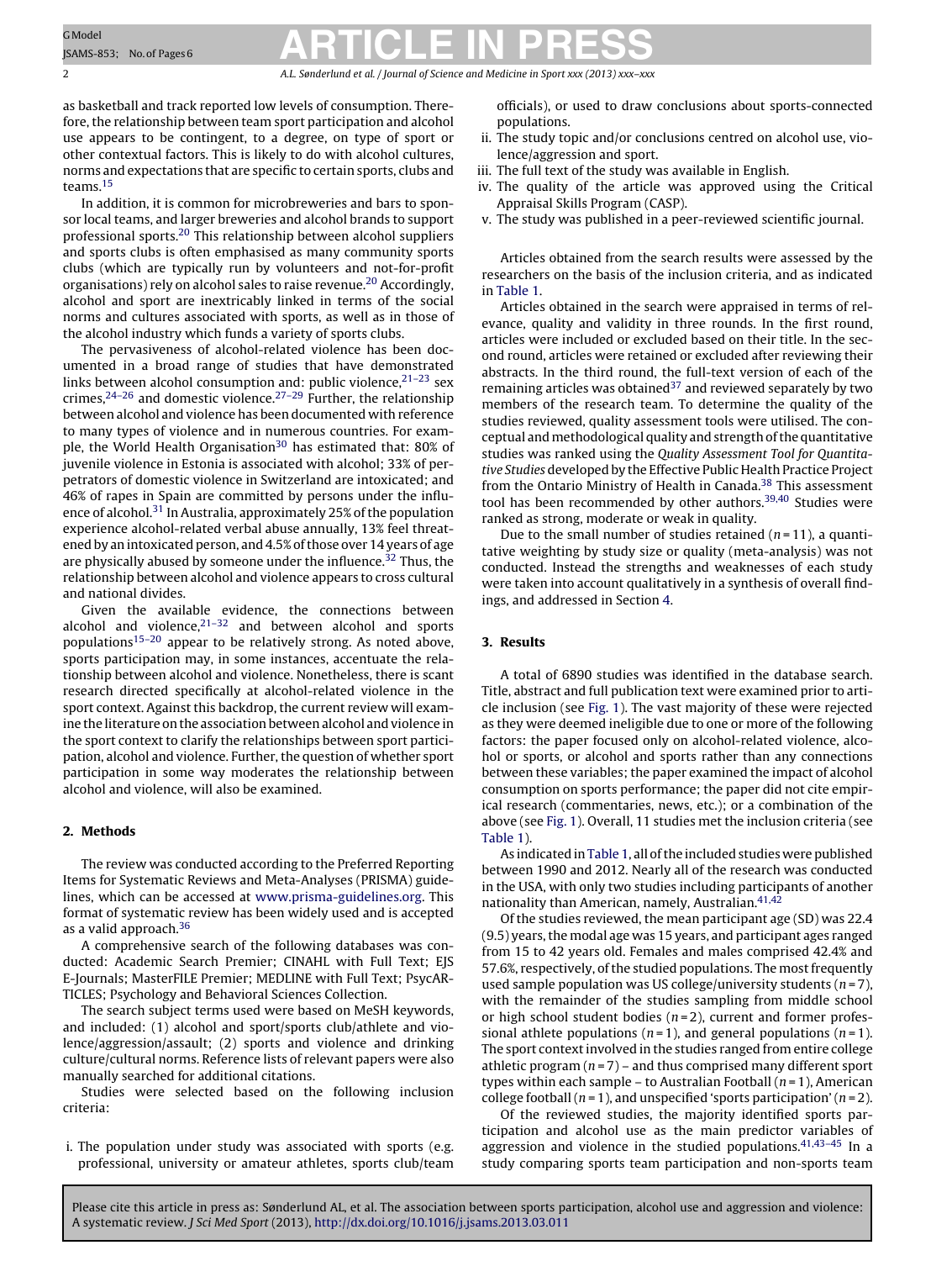# <span id="page-2-0"></span>GModel GModel Research CLE IN PRESS

A.L. Sønderlund et al. / Journal of Science and Medicine in Sport *xxx (2013) xxx–xxx* 3

### **Table 1**

Past research examining the relationship between sports participation, alcohol consumption and violence.

| Author                       | Year | Country    | Research design        | N    | Sample type                            | Outcome<br>variable(s)                                                                 | Study topic                                                                                                                                         | Main findings                                                                                                                                                                                                                                                                  | Study<br>quality |
|------------------------------|------|------------|------------------------|------|----------------------------------------|----------------------------------------------------------------------------------------|-----------------------------------------------------------------------------------------------------------------------------------------------------|--------------------------------------------------------------------------------------------------------------------------------------------------------------------------------------------------------------------------------------------------------------------------------|------------------|
| Dietze <sup>41</sup>         | 2008 | Australia  | Cross-sectional        | 582  | Australian Football<br>League athletes | Risky/high-risk<br>drinking and<br>related harms                                       | The relationship<br>between alcohol<br>consumption and<br>alcohol-related<br>harms, including<br>aggression and<br>violence                         | Off-season<br>high-risk alcohol<br>consumption by<br>AFL athletes was<br>significantly higher<br>than that of the<br>average Australian<br>male. High-risk<br>alcohol<br>consumption<br>correlated<br>positively with<br>instances of verbal<br>and/or physical<br>aggression. | Strong           |
| Frintner <sup>43</sup> 1993  |      | <b>USA</b> | Cross-sectional        | 925  | Undergraduate<br>women                 | Frequency of<br>sexual violence                                                        | The relationship<br>between sexual<br>victimisation,<br>alcohol use,<br>fraternity<br>membership, and<br>sports team<br>membership                  | Sports<br>participation and<br>increased alcohol<br>use significantly<br>predicted the<br>frequency of sexual<br>violence.                                                                                                                                                     | Moderate         |
| Garrow <sup>44</sup>         | 2000 | <b>USA</b> | Cross-sectional        | 3698 | Middle school<br>students              | 17 risk-taking<br>behaviours<br>including alcohol<br>use, violence                     | Whether sports<br>participation<br>predicted certain<br>risk-taking<br>behaviours                                                                   | Sports<br>participation<br>significantly<br>predicted<br>increased alcohol<br>use and frequency<br>of verbal and/or<br>physical<br>aggression.                                                                                                                                 | Strong           |
| Gidycz <sup>50</sup>         | 2007 | <b>USA</b> | Longitudinal           | 425  | College men                            | Verbal, physical,<br>sexual violence                                                   | Whether alcohol<br>use, athletic<br>participation,<br>fraternity<br>affiliation, and<br>early sexual<br>experiences predict<br>violence             | Alcohol use or<br>sports participation<br>did not predict<br>violence or<br>aggression. Only<br>past history of<br>violence and<br>aggression<br>predicted such<br>behaviour.                                                                                                  | Strong           |
| Koss <sup>45</sup>           | 1993 | <b>USA</b> | Cross-sectional        | 530  | Undergraduate<br>men                   | Frequency of<br>sexual violence                                                        | Whether alcohol<br>use, athletic<br>participation, and<br>fraternity<br>affiliation<br>predicted sexual<br>violence                                 | Alcohol use and<br>athletic<br>participation<br>significantly<br>predicted sexual<br>assault.                                                                                                                                                                                  | Moderate         |
| Leichliter <sup>4</sup> 1998 |      | <b>USA</b> | Cross-sectional 51,483 |      | University students                    | Consequences of<br>alcohol use by<br>university athletes,<br>including violence        | The relationship<br>between alcohol<br>use, athletic<br>participation and<br>alcohol-related<br>consequences,<br>including violence                 | Sports<br>participation<br>significantly<br>predicted<br>increased alcohol<br>use and violent<br>behaviour.                                                                                                                                                                    | Strong           |
| Martens <sup>48</sup> 2003   |      | <b>USA</b> | Cross-sectional        | 260  | <b>NCAA Div. 1</b><br>athletes         | Drinking motives,<br>consequences of<br>drinking, including<br>aggression,<br>violence | The relationship<br>between alcohol<br>consumption in<br>college athletes,<br>drinking motives,<br>and experience of<br>consequences of<br>drinking | Drinking motives -<br>such as coping with<br>stress/pressure - of<br>athletes<br>significantly<br>predicted violent<br>behaviour.                                                                                                                                              | Moderate         |
| Miller <sup>49</sup>         | 2006 | <b>USA</b> | Longitudinal           | 680  | Adolescents                            | Adolescent<br>violence                                                                 | Whether 'jock'<br>identity and<br>binge-drinking<br>predicted violence                                                                              | 'Jock' identity was<br>associated with<br>higher frequency of<br>violence, and more<br>so for males than<br>females. Alcohol<br>predicted violence<br>only in non-jocks.                                                                                                       | Moderate         |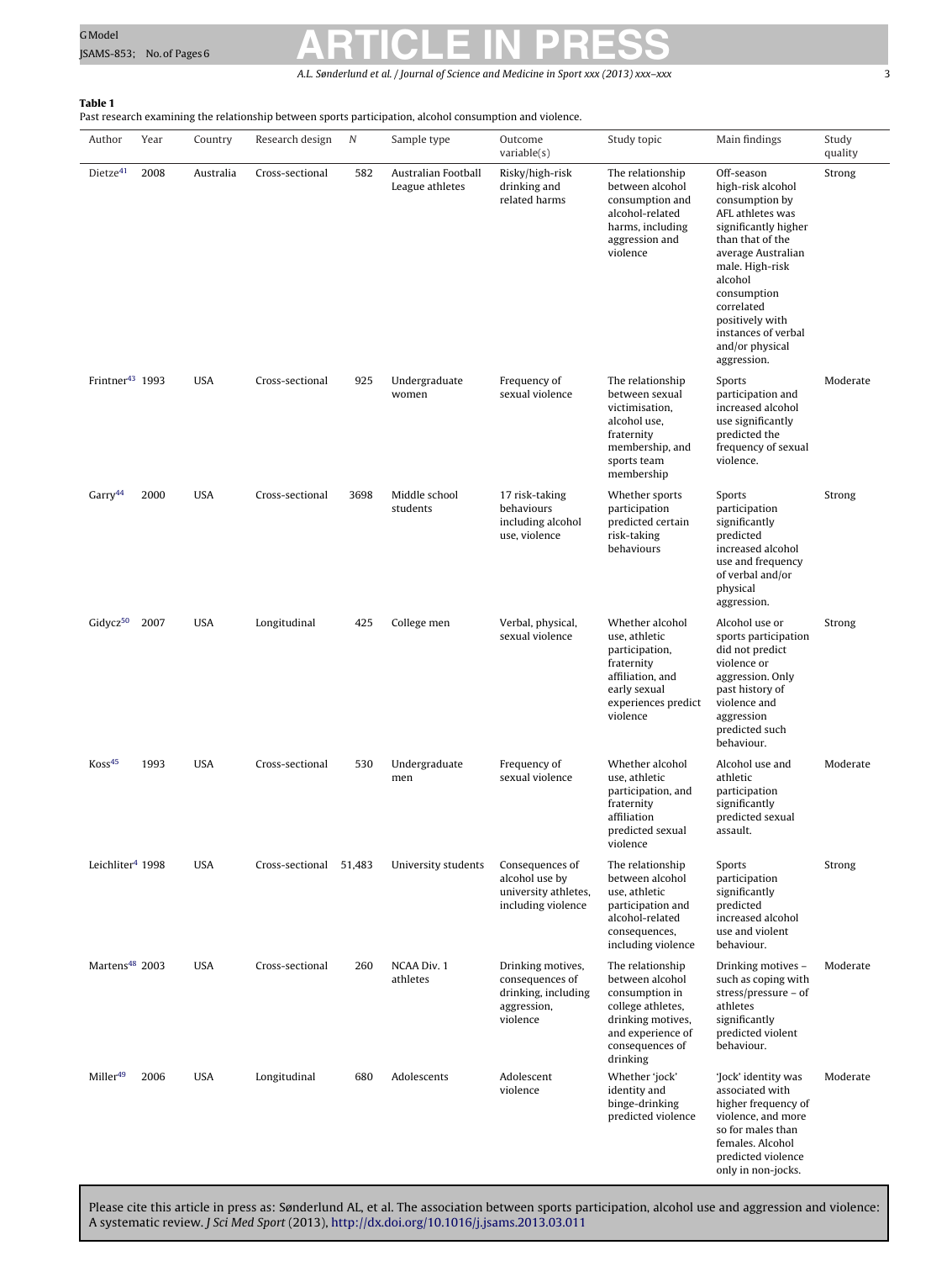Table 1 (Continued)

## <span id="page-3-0"></span>GModel SAMS-853; No.of Pages 6 **ARTICLE IN PRESS**

4 A.L. Sønderlund et al. / Journal of Science and Medicine in Sport *xxx (2013) xxx–xxx*

| Author               | Year | Country    | Research design | $\boldsymbol{N}$ | Sample type                                  | Outcome<br>variable(s)                                                                  | Study topic                                                                                                | Main findings                                                                                                                                                                     | Study<br>quality |
|----------------------|------|------------|-----------------|------------------|----------------------------------------------|-----------------------------------------------------------------------------------------|------------------------------------------------------------------------------------------------------------|-----------------------------------------------------------------------------------------------------------------------------------------------------------------------------------|------------------|
| Nelson <sup>46</sup> | 2001 | <b>USA</b> | Cross-sectional | 12,777           | Undergraduate<br>students                    | Frequency of<br>alcohol-related<br>maladaptive<br>behaviour,<br>including<br>aggression | Alcohol<br>consumption and<br>associated harms<br>in US collegiate<br>athletes                             | Athletic<br>participation was<br>associated with<br>increased<br>binge-drinking,<br>heavier alcohol<br>use, and related<br>harms, including<br>physical and verbal<br>aggression. | Strong           |
| $O'Brien^{42}$ 2012  |      | Australia  | Cross-sectional | 1028             | Undergraduate<br>students                    | Athlete aggression,<br>sexual aggression,<br>vandalism                                  | Alcohol<br>consumption and<br>associated harms<br>in Australian<br>university athletes<br>and non-athletes | Athletic<br>participation was<br>associated with<br>more hazardous<br>drinking, and<br>greater rates<br>athlete aggression,<br>sexual aggression,<br>vandalism.                   | Strong           |
| Swahn <sup>47</sup>  | 2005 | <b>USA</b> | Longitudinal    | 6041             | High school and<br>middle school<br>students | Alcohol-related<br>fighting/violence                                                    | Identifying<br>predictors of<br>alcohol-related<br>fighting and<br>violence among<br>adolescent drinkers   | Frequency and<br>volume of drinking,<br>as well as sports<br>participation,<br>predicted violent<br>and aggressive<br>behaviour in<br>adolescents.                                | Moderate         |

participation in terms of risk-taking behaviour, Garry<sup>[44](#page-5-0)</sup> found that sports participation was associated with increased odds for a range of maladaptive behaviours, including alcohol use (OR 1.24, 95%CI 1.05-1.46, p = .05), tobacco use (OR 1.26, 95%CI 1.09-1.45,  $p = .05$ ), carrying a weapon (OR 1.25, 95%CI 1.07-1.45,  $p = .001$ ), and being in a physical fight (OR 1.15, 95%CI 1.00–1.32,  $p = .001$ ). Further, in research on alcohol-related violence among adolescent drinkers, high-frequency alcohol consumption (>9 days per



**Fig. 1.** Publication screening and inclusion flowchart.

month;  $\beta$  = .80, OR 2.22, 95%CI 1.20–4.10,  $p < .05$ ), high-volume alcohol consumption ( $\beta$ =.96, OR 2.61, 95%CI 1.72–3.96, p <.05), and weekly sports participation ( $\beta$  = .73, OR 2.07, 95%CI 1.33-3.22,  $p$  < .01) all significantly predicted increased odds for alcohol-related fighting and violence. Comparable results were found by Koss, 45 who demonstrated that sexual aggression was predicted by athletic involvement ( $\beta$  = .11, p < .001) and general alcohol use ( $\beta$  = .23,  $p$  < .05). While these studies did not specifically examine interaction effects of alcohol consumption and sports participation on violence or aggression, they nonetheless demonstrated increased odds for alcohol consumption, aggression and violence in sports populations, <sup>[44](#page-5-0)</sup> and positive correlations between violence and both alcohol consumption and sports participation.[45](#page-5-0)

Examining the nature of the relationships between alcohol consumption, sports participation and violence more closely, Leichliter et al.,<sup>4</sup> Nelson and Wechsler,<sup>46</sup> and Swahn and Donovan<sup>[47](#page-5-0)</sup> all found evidence indicating higher alcohol consumption for sports participants when compared against non-sports participants, and in turn, a higher likelihood of violence and other negative consequences for sports participants. Thus, the relationship between alcohol, sports participation, and aggression and violence appears to be relatively robust across studies, with significant effects ranging from adolescent to adult populations. Further, the studies comparing athletes and non-athletes indicate a stronger relationship between alcohol and violence in the former population, suggesting sports participation as a moderator of the observed relationships between alcohol consumption and violence.[4,46,47](#page-5-0)

Acknowledging the relatively high rate of alcohol consumption among sports populations, Martens<sup>[48](#page-5-0)</sup> examined the relationship between college athletes' drinking motives and related maladaptive behaviours. Drinking alcohol to cope with stress (e.g. stress reduction) significantly predicted negative involvement with police ( $\beta$  = .18, p < .05), damaging of property ( $\beta$  = .19, p < .01), arguing or fighting ( $\beta$  = .22,  $p <$  .05), and personal injury ( $\beta$  = .34,  $p <$  .01). Consuming alcohol for social and self-enhancement reasons, however, did not predict violent behaviour. Thus, it would appear that athlete aggression and violence may be connected by way of drinking motive rather than by drinking per se.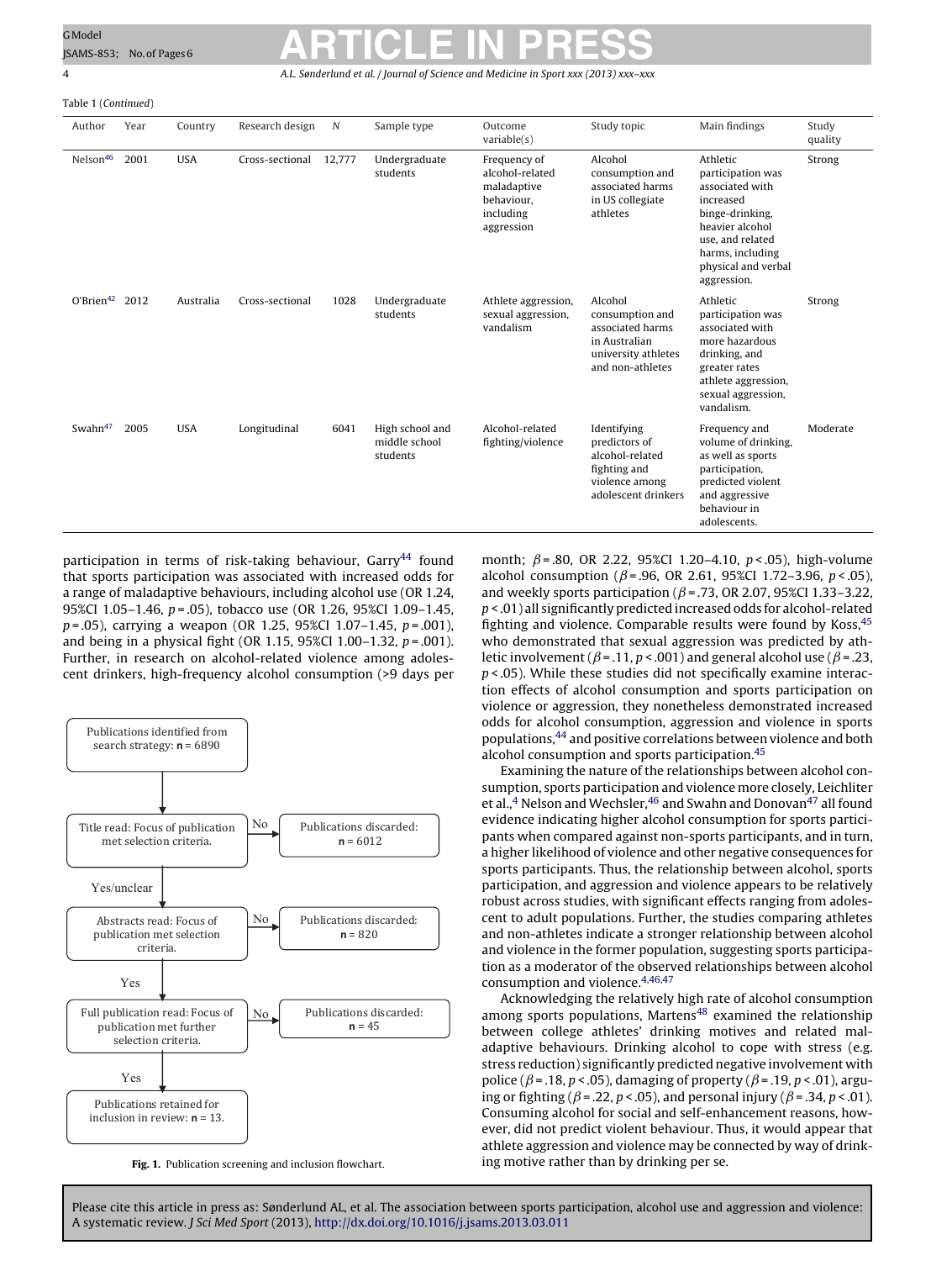### <span id="page-4-0"></span>GModel GModel Research CLE IN PRESS

A.L. Sønderlund et al. / Journal of Science and Medicine in Sport *xxx (2013) xxx–xxx* 5

The relationships between alcohol, violence and sports have also been examined in terms of identity. Miller et al.<sup>49</sup> investigated the extent to which the perception of the self as a 'jock' predicted non-family violence and family violence, and how this perception was linked to binge drinking. Results indicated significant associations between jock-identity and violence ( $\beta$ =.37, p <.001). While binge drinking only predicted family violence among nonjocks at a statistically significant level ( $\beta$ =.01, p <.001), jocks still reported considerably higher frequencies of non-family violence than non-jocks.[49](#page-5-0) In light of this, it again would appear that sports participation – or the endorsement of the sports identity – is somehow related to higher rates of aggression and violence.

A single study focusing on the impact of alcohol use, athletic participation, fraternity affiliation, and early sexual experiences on frequency of violence found no significant relationships among these variables[.50](#page-5-0) The only factors identified as predicting violence in athletes was a past history of violent behaviour and aggression.

#### **4. Discussion**

Of the 11 studies reviewed, all $4,41-47$  but one<sup>50</sup> demonstrated significant relationships between alcohol use, sports participation and aggression and/or violence. Indeed, based on the evidence, it would appear that alcohol consumption and the occurrence of a host of negative consequences, including violence and aggression, are higher in sports populations than in non-sports populations. The specific nature and dynamics underlying the observed increased alcohol consumption and likelihood of violence in sports participants, however, is less clear and of prime interest.

Of the reviewed studies, only two directly examine the genesis of the observed relationship between sports participation, alcohol consumption and violence[.48,49](#page-5-0) The cognitive/emotional approach of Martens et al[.48](#page-5-0) suggests a causal relationship between sports participation and alcohol consumption (and subsequent violence) by way of drinking motive. Specifically, drinking to alleviate the pressure and stress resulting from participation in competitive sports translates to a higher likelihood of negative consequences, including violence and aggression.<sup>[48](#page-5-0)</sup> Thus, it may not be sports participation per se which leads to higher alcohol consumption and subsequent consequences, but rather the cognitive and emotional costs resulting from being part of a collegiate level athletic program. This conclusion complements past research showing that pressure and stress in general as well as that related to sports often leads to increased alcohol consumption as a method of self-medication.<sup>[51,52](#page-5-0)</sup>

Further insight into the nuances of the relationship between sports, alcohol and violence is gained from the work of Miller et al[.49](#page-5-0) Factors related to social identity and norms were in focus as central factors that were conducive to certain behaviours. In particular, subscribing to the 'jock identity' was found to be associated with increased likelihood of violence and binge-drinking (though the latter finding failed to reach statistical significance). On the strength of this evidence, the individual endorsement of a certain social group ('jocks') as well as the perceived norms inherent to that group, were emphasised as a principal dynamic underlying aggression and violence in the sample. While the role of alcohol was of a somewhat secondary nature, consumption still appeared to contribute to violence in at least part of the population under study, and certainly featured as an important factor in the overall relationship. This draws attention to the consequences of a particular culture or set of norms (e.g. alcohol consumption and violence) which may define the 'jock'- or sports-identity and in effect dictate the appropriate and expected behaviour of 'jocks'. Again, in this context, sports participation alone is unlikely to precipitate alcohol use and/or violence. Instead specific social norms and identities attached to sport types and teams give rise to particular values and behaviours in the individual teammember.

The importance of social norms and group culture in violence and alcohol consumption in sports participants has also been heavily emphasised in the realm of qualitative inquiry.<sup>53,54</sup> For example, the hyper-masculine environment present in many male team sports such as professional ice-hockey and various college sports (e.g. American football, baseball, etc.) are maintained as a form of team cohesiveness and bonding, and often lead to demonstrations of masculinity through displays of sexist behaviour, excess alcohol consumption and verbal and physical fighting.[53,54](#page-5-0) There is an extensive body of research supporting such cultural and socio-cognitive explanations of behaviour.[55,56](#page-5-0)

A major limitation of the reviewed studies is the lack of representative power resulting from the overrepresentation of North American collegiate populations. Of the reviewed studies, 10 were conducted in the US. Thus, the team cultures and social norms identified in this review as intrinsic to violence and alcohol consumption among athletes may be different in other countries. Specifically, in societies where sports participation is not as valued and prestigious as in the US, the norms and cultures attached to these sports may be less likely to guide participants' behaviour. More research examining other populations is therefore needed.

Another limitation relates to the lack of multiple factor models in the reviewed literature. For example, the questions of whether type and level (professional, amateur) of sport changes the relationship between alcohol consumption and/or violence have not been directly addressed.

#### **5. Conclusion**

The review identified 11 studies which met the inclusion criteria, most of which reported significant relationships between alcohol consumption, violence and sports participation, with only a single study finding no significant effect. Factors possibly underlying this relationship centred on coping mechanisms for athletes under pressure, as well as the potentially negative athlete social identity as derived from sports team membership. This complements previous research emphasising sports culture and social norms as endorsing hegemonic masculinity, objectification of women, excessive alcohol use, and on-field and off-field violence. Based on the studies reviewed, alcohol consumption, violence and sports participation appear to be linked. Further, the available evidence indicates a higher rate of alcohol consumption and violence in athlete populations than non-athlete populations, suggesting a moderating effect of sports participation in the positive relationship observed between alcohol use and violence. Further, underlying factors conducive to violence and alcohol consumption, including the masculine cultures and related social norms attached to certain sports, also feature in this relationship, potentially specifying type of sport, rather than sport per se, as an important factor. Given the small number of studies conducted in this area and the limitations identified, considerably more research is needed to clarify the relationship between the main variables identified in this review. In particular, research addressing the effects of sports-based social identity on alcohol consumption and violent behaviour would represent a valuable addition to the literature.

#### **Conflict of interest**

None.